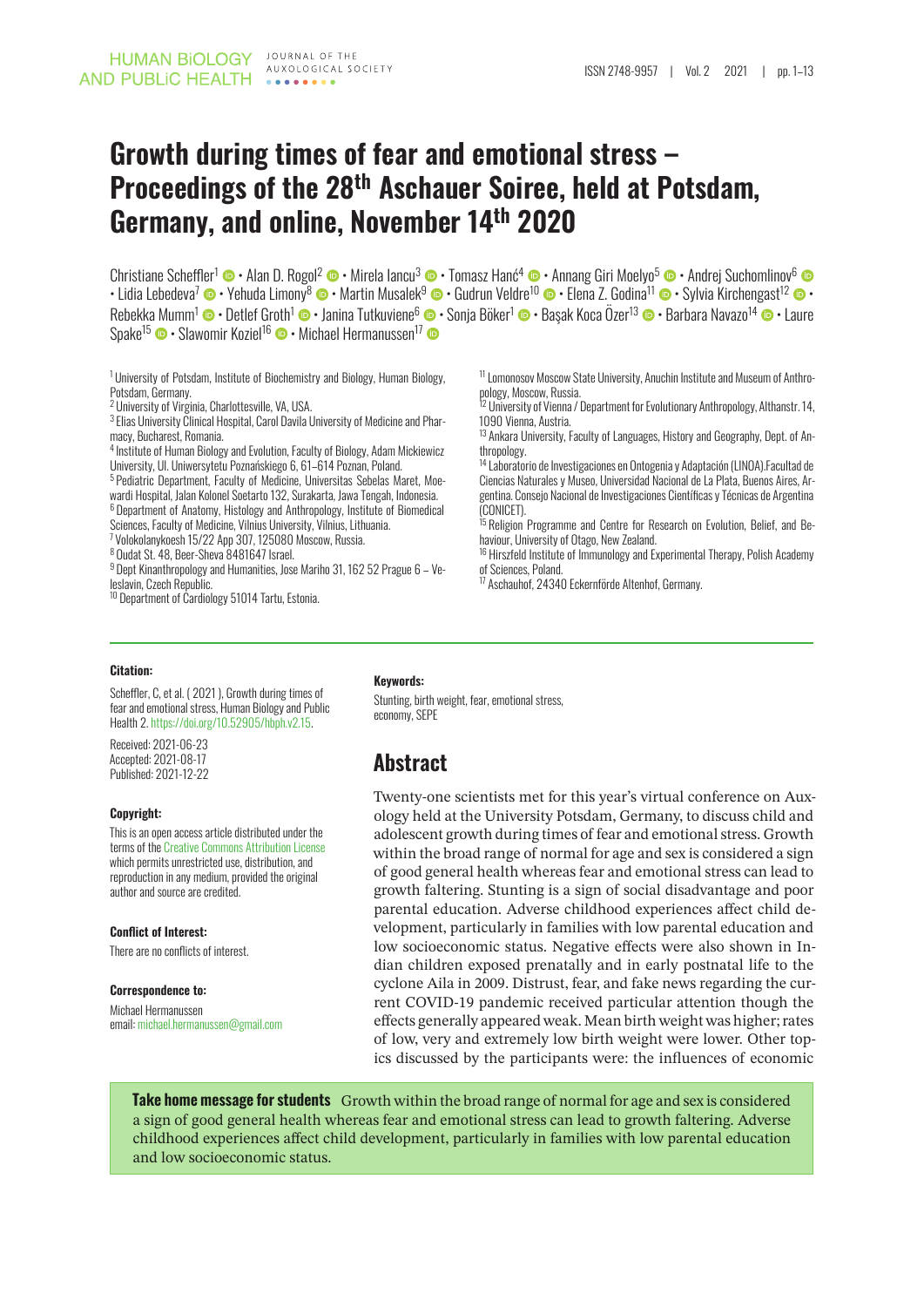crises on birth weight, the measurement of selfconfidence and its impact on growth, the associations between obesity, peer relationship, and behavior among Turkish adolescents, height trends in Indonesia, physiological neonatal weight loss, methods for assessing biological maturation in sportsmen, and a new method for skeletal age determination. The participants also discussed the association between acute myocardial infarction and somatotype in Estonia, rural-urban growth differences in Mongolian children, socio-environmental conditions and sexual dimorphism, biological mortality bias, and new statistical techniques for describing inhomogeneity in the association of bivariate variables, and for detecting and visualizing extensive interactions among variables.

# **Proceedings**

Twenty-one scientists met for this year's virtual conference on Auxology [\(Her](#page-12-0)[manussen et al., 2021a\)](#page-12-0) held at the University Potsdam, Germany, to discuss child and adolescent growth during times of fear and emotional stress. Growth within the broad range of normal for age and sex is considered as a sign of good general health for children, whereas fear and emotional stress can lead to growth faltering. Alan D. Rogol [\(Rogol, 2020\)](#page-12-1) summarized the mechanisms involved with and the consequences of emotional deprivation. Emotional deprivation can cause not only a syndrome of growth faltering, but also a suite of bizarre eating behaviors including hoarding, gorging and vomiting, hyperphagia, drinking from the toilet, also in addition to poor sleep, night wanderings, and pain agnosia. Reversible hypopituitarism appears to be an important mechanism, at least for the growth hormone and hypothalamic-pituitary- adrenal axes. Emotionally caused growth faltering is characterized by rapid onset and rapid offset of linear growth associated with changes in the environment. Weight-for-height is often normal. Documents of refeeding programs

after World Wars I and II highlighted that some children did not thrive despite an adequate energy intake as long as they continued to suffer from emotional deprivation. Observational and clinical research studies showed that growth acceleration was associated with almost instantaneous recovery from hypopituitarism upon removal from the deprivational environment, and occurred quite independent of adequate energy administration, with accelerated height velocity, further neurological development, and normalization of the disordered behaviors.

Mirela Iancu discussed the efficacy of growth hormone (GH) therapies during times of emotional distress during the COVID-19 pandemic. She presented data on 68 patients (40 boys and 28 girls), mean age 11.35 years  $(3-17 + 2.83$  years) with follow-up visits between March 2020 and October 2020. Gains in height standard deviation scores (height SDS) were similar in the different months of the pandemic. Serum levels of IGF-1 however, were higher in the last six months compared with the preceding six months. Serum 25OH-Vitamin D levels were similar before and during the pandemic. Iancu failed to show clear evidence that the coronavirus pandemic had significantly affected growth hormone treatment response. She also failed to find a modification of other factors such as vitamin D deficiency, low compliance or significant BMI changes that could be involved in any altered responses to the GH treatment.

Tomasz Hanć discussed the association of adverse childhood experiences (ACE) and weight abnormalities in children aged 6–12 years. Prior investigations on the link between ACE and obesity in adults served as rationale for this research. As the few studies in children and adolescents provided ambiguous results, with evidence of both obesity and underweight status following ACE, the aims of this study were: 1) to as-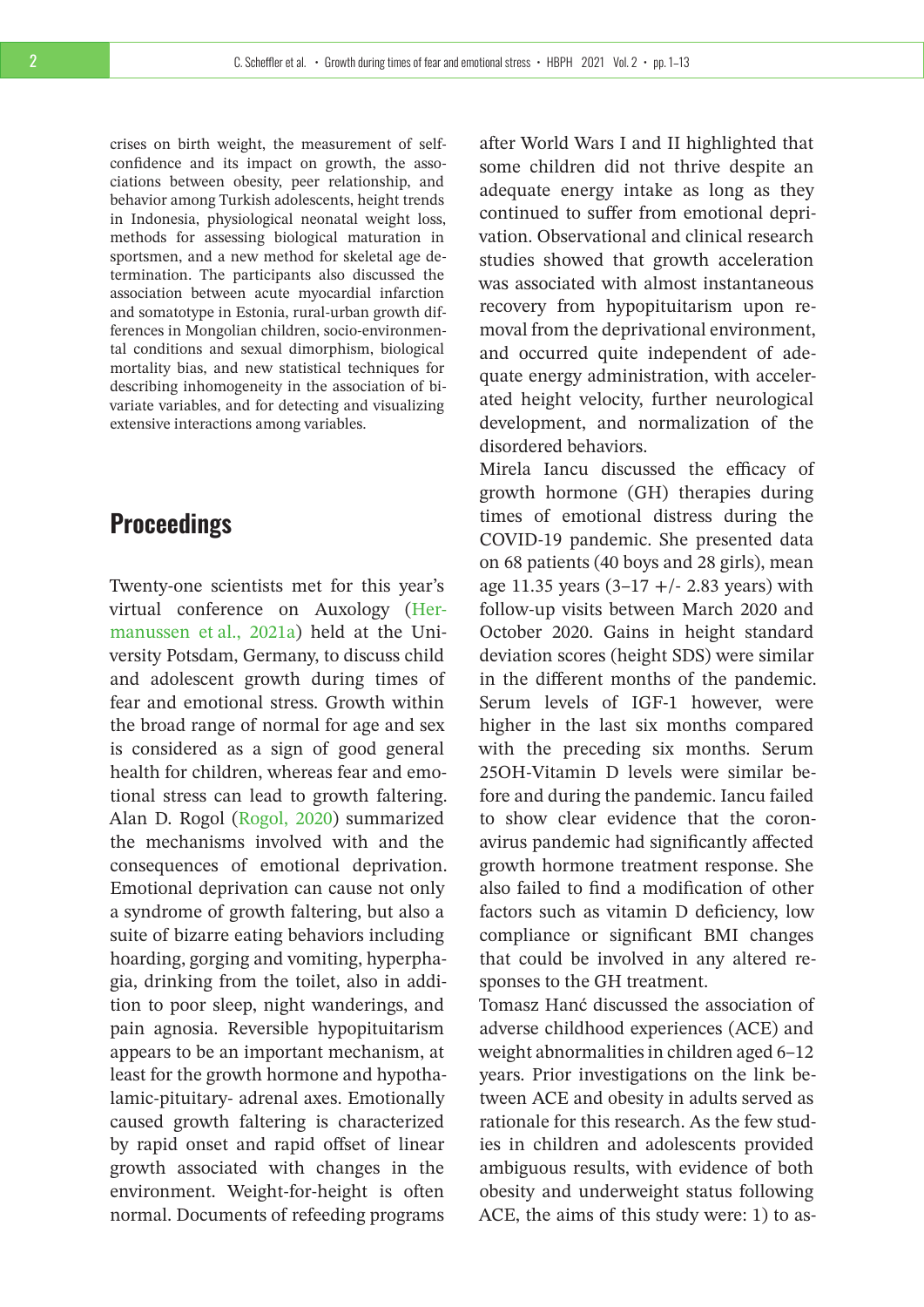sess the relations between ACE and obesity, underweight, and overweight in children, and 2) to explore the possible impact of the type of ACE, sex, and socioeconomic status on these associations in a sample of 503 Polish school-age children. Parents were asked modified questions of the Traumatic Events Screening Inventory to assess ACE in children. Underweight, overweight and obesity were diagnosed based on BMI according to the International Obesity Task Force [\(Cole et al., 2007, 2000\).](#page-12-2) Exposure to at least 1 type of ACE was significantly related to both underweight (OR=3.48) and obesity (OR=5.46) in an adjusted logistic regression analysis. Being violence victim and stressful family problems appeared to increase the risk of both underweight and obesity, whereas long separation from parents was specifically related to underweight. Higher z-scores for BMI were found in children of low educated mothers, having been raised in families with the worst economic status, who experienced long separation from parents. Higher education of fathers seemed to stabilize weight, while lower education was related to both increased and decreased z-scores for BMI in children who experienced violence. In conclusion, adverse childhood experiences are an important factor that affects the weight development in children, related to both underweight and obesity. High parental education and the socioeconomic status of the family are protective against weight loss or gain after being exposed to negative events. The relation between ACE and BMI is modulated by ACE type. The biological mechanisms behind these phenomena however, remain unknown.

Annang Giri Moelyo analyzed the secular trend of body height in Indonesians born between 1955 and 1995. Data were obtained from five waves of the Indonesia Family Life Survey (IFLS) conducted in 1993, 1997, 2000, 2007 and 2014, and

included 55,282 adult Indonesian subjects aged 20–40 years (45.4% male) from 26 (of 34) provinces, where 57% lived in Java, 54.09% lived in urban area, and 58.08% had education >9 years. The data comprised birth year, body height, weight, body mass index, sex, urban/rural, island, and education level. Separate trends were calculated in Java, Sumatera, Kalimantan, Sulawesi, Bali and West Nusa Tenggara. Adult Indonesians born in 1995 were 165.2 (SD 6.0) cm (male) and 152.9 (SD 5.5) cm (female). The tallest subjects lived in Bali (mean male height 166.8 cm, mean female height 154.7 cm). The secular trends in height observed in male and female subjects born between 1955 and 1995 were 1.0 and 0.7 cm/decade (Figure 1). The trend differed among the six islands between -0,2 and 1,7 cm/decade (male) and between -0,4 and 1,1 cm/decade (female). Adult subjects living in Java (vs Outer Java), urban (vs rural), and high (vs low) education were taller. Multiple linear regression revealed that urban-living, living in Java, birth-year, study year, and education level were associated with adult height, for both males and females ( $p<0.05$ ).

Andrej Suchomlinov discussed patterns of physiological neonatal weight loss in fullterm breastfed infants in Vilnius, Lithuania. It was shown that the absence of physiological weight loss after birth was associated with decreased later physical indices – infants who did not lose or gained weight immediately after birth tended to remain shorter and lighter during childhood and adolescence [\(Suchomlinov and Tutku](#page-12-3)[viene, 2016\)](#page-12-3). The data for the aforementioned investigation was obtained from personal health records – birth weight and infant's weight leaving a maternity unit were recorded. However, no information on daily weight changes was present. He found that 6.6% of boys and 10.4% of girls either did not lose or gained weight before leaving a maternity unit. His findings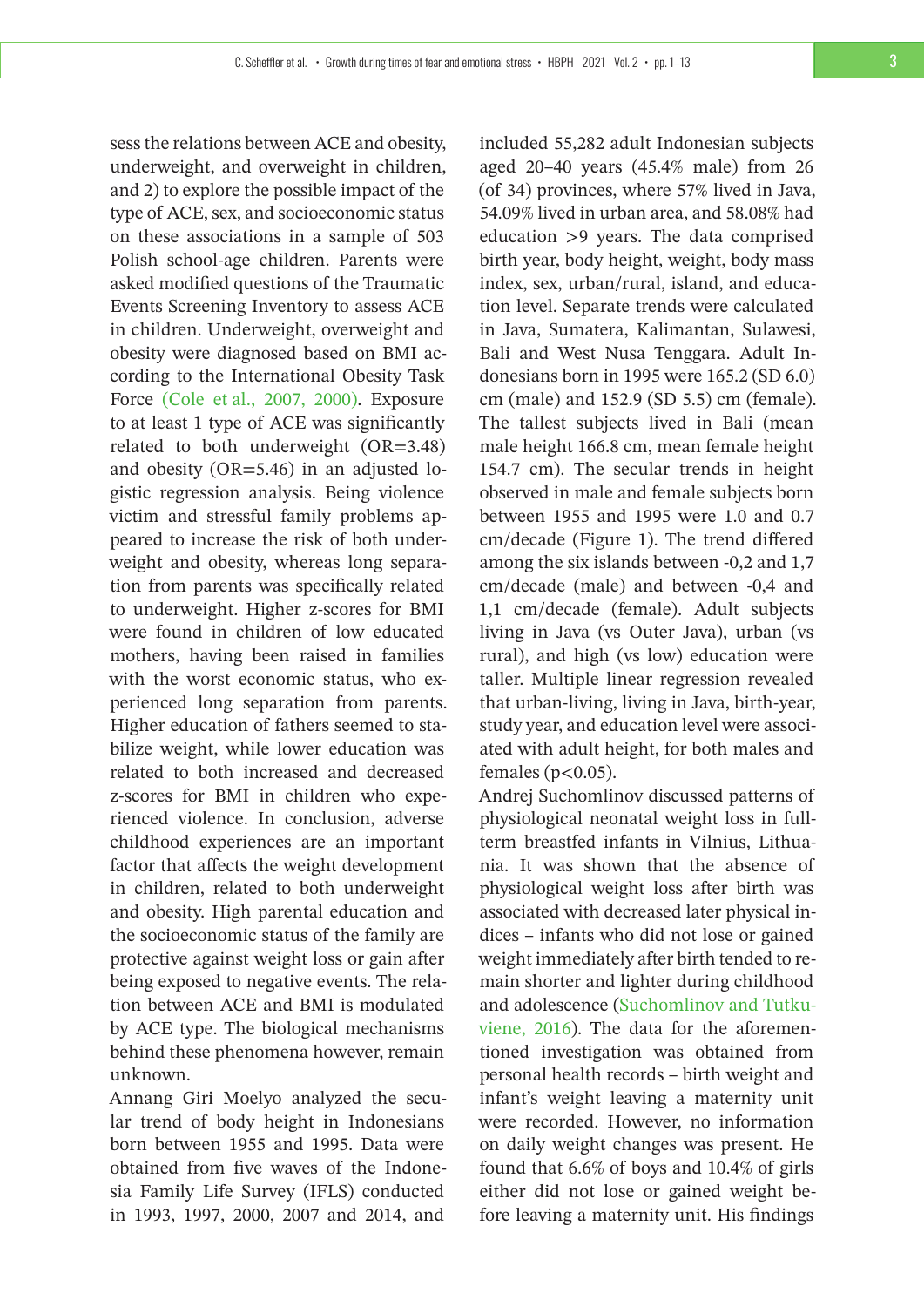

**Figure 1** Secular trend of Indonesian adult height born between 1955 and 1995, age 20–40 years.

corresponded with the results of other studies: exclusively breast-fed newborn infants might not lose weight in the early days of life, as it was commonly accepted [\(Jolly et al., 2000\)](#page-12-4). To check whether the absence of physiological neonatal weight loss indeed existed, a perspective pilot study was performed. The data were obtained from 25 boys and 24 girls born at Vilnius Maternity Hospital in 2018–2019. Inclusion criteria were: healthy, full-term and exclusively breastfed infants (during the whole period of investigation), vaginal delivery, single foetus and absence of any maternal, obstetric and foetal pathology. Length and weight at birth, as well as all infants' weights during the period of stay in the hospital (measured each morning at the same time) were derived from the personal health records. After discharge from the hospital (usually on the  $3<sup>rd</sup>$  day

after delivery), each family was provided with the same weighing scale that had been used in the hospital, and asked to measure their infant's weight three times in the early morning before breastfeeding until the  $7<sup>th</sup>$  day after birth. All infants experienced neonatal weight loss. The day of the maximal neonatal weight loss for the majority of both boys and girls (52% and 63% respectively) was day two. Ten percent of the infants lost more than 10% of birth weight. Thirty-nine percent of infants did not exceed their birth weight within the first week of life. Suchomlinov concluded that finding an absence of physiological neonatal weight loss might be due to absence of precise information on daily postpartum weight changes. The present data suggest that physiological neonatal weight loss is always present in full-term breastfed infants.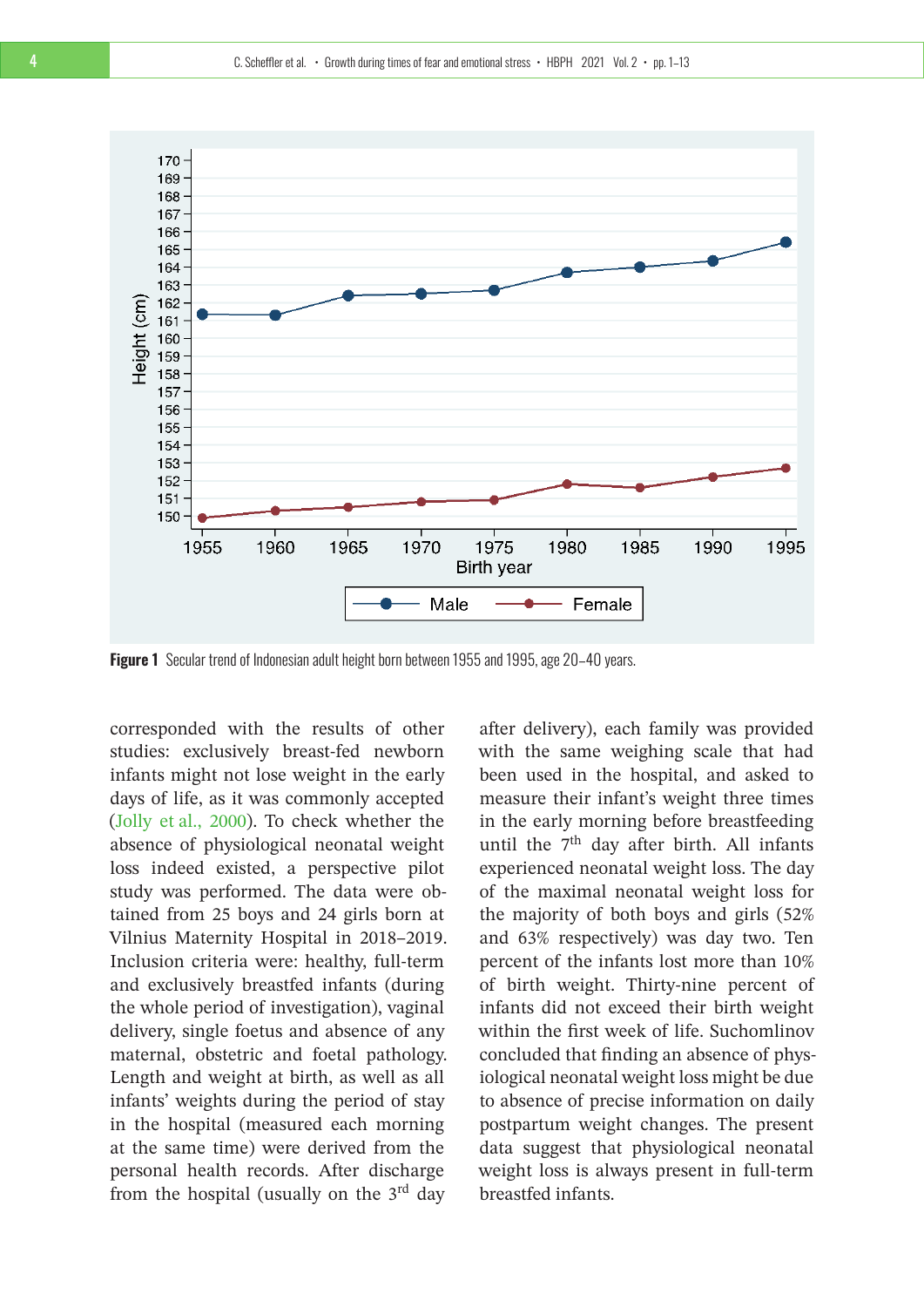Lidia Lebedeva discussed distrust, fears, and fake news regarding corona infections in Russia based on opinion polls surveys by the Public Opinion Foundation. She focused on emotional stress, and apart from indirect indicators such as physical development and child growth, she directed attention towards popular attitudes and opinions of the people. (1) The time before the official lockdown was characterized by physiological ambiguity. The period was accompanied by an increasing level of sharing uncertain information, rumors and fakes, in mass media and social networks. It helped people to calm down, to reduce uncertainty, and to return to controlling their life. (2) People's loyalty to governmental decisions was high during the first several weeks of lockdown, but thereafter started to decrease. People were tired of being at home. In Moscow, despite the worse weather at the beginning of May people started more often to go for a walk after four weeks of lockdown. In other parts of the country, this happened even earlier. The statistics on coronavirus morbidity were less impressive than in some European countries, and some people perceived coronavirus as a myth. According to the opinion polls made in October, every tenth person was sure that coronavirus was not a real illness. The mass media reinforced this view by providing people with unverified ideas. (3) About half of the respondents faced a worsening of their economic status, and a decrease of their and their families' income. About 45% of the respondents reported on friends and relatives who had lost their jobs or sources of main income due to the coronavirus. This and the ambiguity, and the impossibility to arrange one's life may lead to significant emotional stress and influence growth and development of the newly-born generation.

Yehuda Limony discussed the relationship between skeletal age and the timing of adolescent peak height velocity (PHV), and

presented a new method for skeletal age determination in puberty. The objectives of the study were:

- (1) to determine whether a single maturation stage of a single bone is representative for determining skeletal age (SA) during puberty and;
- (2) to determine whether a correlation exists between SA and the time of PHV.

For every skeletal age in the Greulich-Pyle (GP) atlas [\(Greulich and Pyle, 1959\)](#page-12-5), Limony chose the maturation stage of a single bone as a representative of a particular SA. Seventy-four X-ray pictures from 46 Israeli adolescent boys and 64 X-ray pictures from 41 Israeli adolescent girls were analyzed both by the GP and by the new method. Two pediatric endocrinologist experts in SA interpretation and two pediatric resident non-experts analyzed the pictures. In addition, data on body height and 2,569 X-ray pictures of the left hand and wrist of all adolescent boys and girls from the Wroclaw growth study (WGS) were assessed. Age at PHV was determined by fitting the ICP longitudinal growth model. The time from PHV of every skeletal age was calculated. SA of WGS children was determined only by the new method. Limony found no statistical differences between the interpretations of SA by the GP method and the new method. No statistical differences were found between the interpretation of SA by experts and by non-experts. In the years around PHV, the median SA in boys was 13.5 years; SA one year and two years before the PHV was 12.5 and 11.5 years. One year after PHV, SA was 14 years. A similar distribution of SA around PHV was found in girls but at two years younger calendar age. Limony concluded that the new method was as good as the GP method for determining SA of adolescents, yet more rapid and independent of an atlas of SA. SA is considered useful for determining the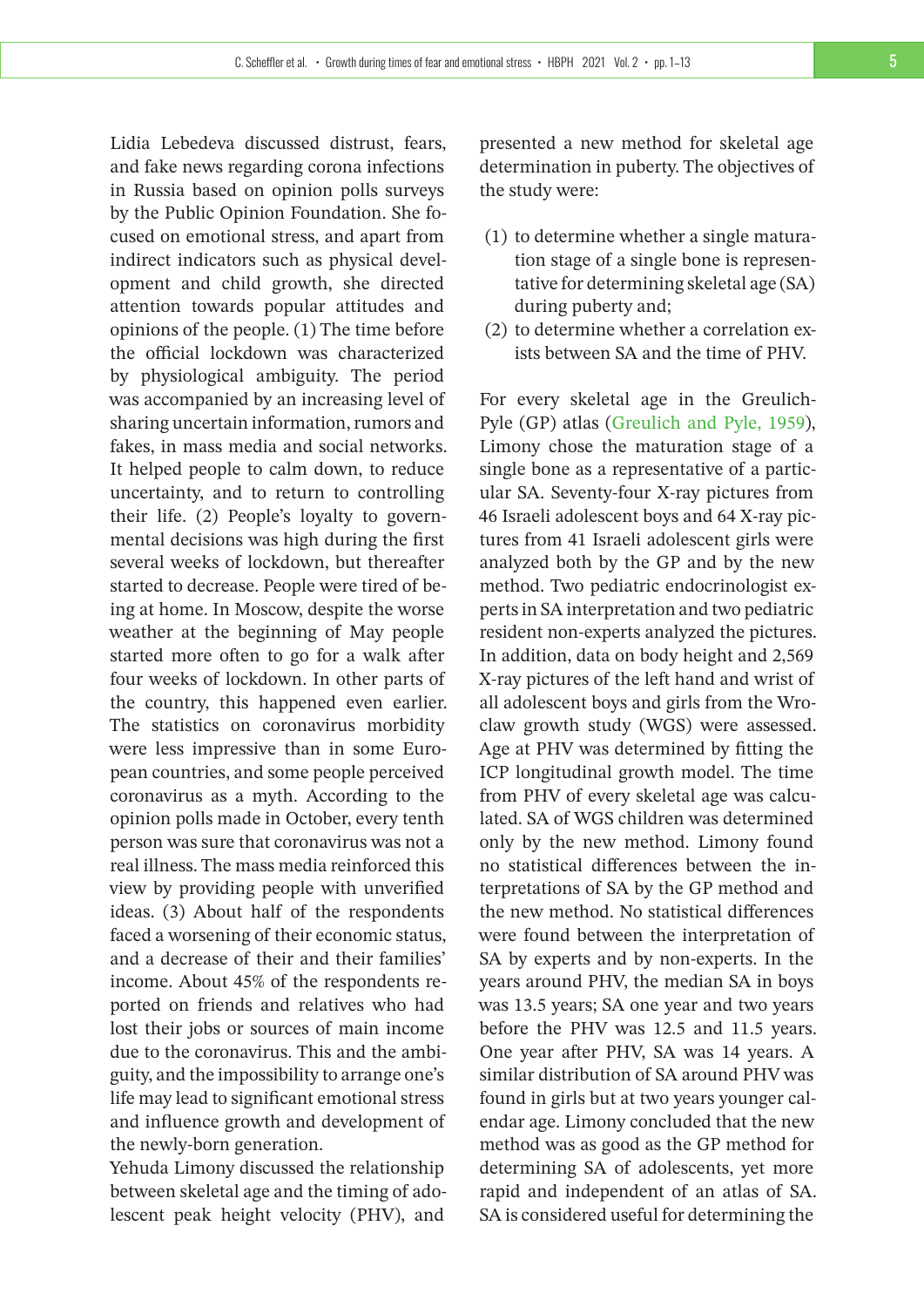growth position of adolescents in respect to PHV.

Martin Musalek presented pilot data from ice hockey players and compared the validity of three indirect methods for assessing biological maturation. Biological maturation status is one of the key parameters in sport training and sport selection process. Bone/skeletal age is considered the gold standard for estimating biological age respectively state of biological maturation. Alternative information can be obtained by using pubertal stages according to Tanner stages or signs of sexual maturity. Yet, both of these approaches are hardly achievable for coaches. Therefore, in the last four decades several anthropometric methods were developed 1) maturity offset [\(Mir](#page-12-6)[wald et al., 2002\)](#page-12-6); 2) final height prediction Khamis & Roche equation [\(Khamis](#page-12-7) [and Roche, 1994\)](#page-12-7); 3) body proportion changes Körperbauentwicklungsindex – KEI [\(Brauer, 1982\)](#page-11-0). Musalek compared the validity of these indirect methods with the Tanner Whitehouse 3 (TW3) method in 52 adolescent participants of the highest Czech ice hockey competition in category U14. TW3 method was used for estimation of bone age. Anthropometry parameters for calculations of Mirwald equation, Khamis & Roche and KEI index were measured. Khamis & Roche and Mirwald equation well correlated with TW3 ( $r=0.74$ ;  $r=0.81$ ), but both method showed poor sensitivity AUC=0.45-0.47 for identifying early or lately maturing players. Khamis & Roche underestimates the degree of biological maturation in early matured players by about 1.3 years (p<0.01), whereas Mirwald equations overestimate maturity of late maturing players by about 1.1 years  $(p<0.01)$ . Musalek assumed that the character of sports and the physical demands can influence body profiles and do not necessarily match any of the suggested equations as they were developed from an average population. However, re-validation of Khamis

& Roche and Mirwald equation into ice hockey environment, for indirect assessing biological maturation would seem to be a promising screening tool for coaches.

Gudrun Veldre discussed whether patients with myocardial infarction are obese. In Estonia the mortality rate from ischemic heart disease (252 deaths per 100,000 population) is more than twice of the EU average. One of the most serious manifestations of coronary heart disease is acute myocardial infarction ("heart attack"). BMI is usually used for assessing overweight and obesity, but is not linearly related with cardiovascular mortality. Veldre studied the physique of patients with acute myocardial infarction (AMI) collected in Estonian Myocardial Infarction Register (EMIR) 2012–2017, using bivariate body heightweight somatotyping classification used in the Center for Physical Anthropology at the University of Tartu [\(Kaarma et al., 2013\)](#page-12-8). Two thirds of the patients were men. She distinguished between STEMI patients (patients with ST-segment elevation (acute) myocardial infarction) and NSTEMI patients (patients with non-ST-segment elevation (acute) myocardial infarction). Using cut offs at -0.5, and +0.5, Veldre divided the patients into three height/weight-concordant categories:

- I small (small height small weight),
- II medium (medium height medium weight),
- III large (tall height big weight)

and two height/weight-discordant categories:

- IV (weight class higher than height class: pyknomorphous),
- V (weight class lower than height class: leptomorphous).

Men developed AMI some 10 years earlier than women. Most AMI patients, both STEMI and NSTEMI, belong to the height/weight-discordant categories (Fig. 2). Only a minority of patients stayed in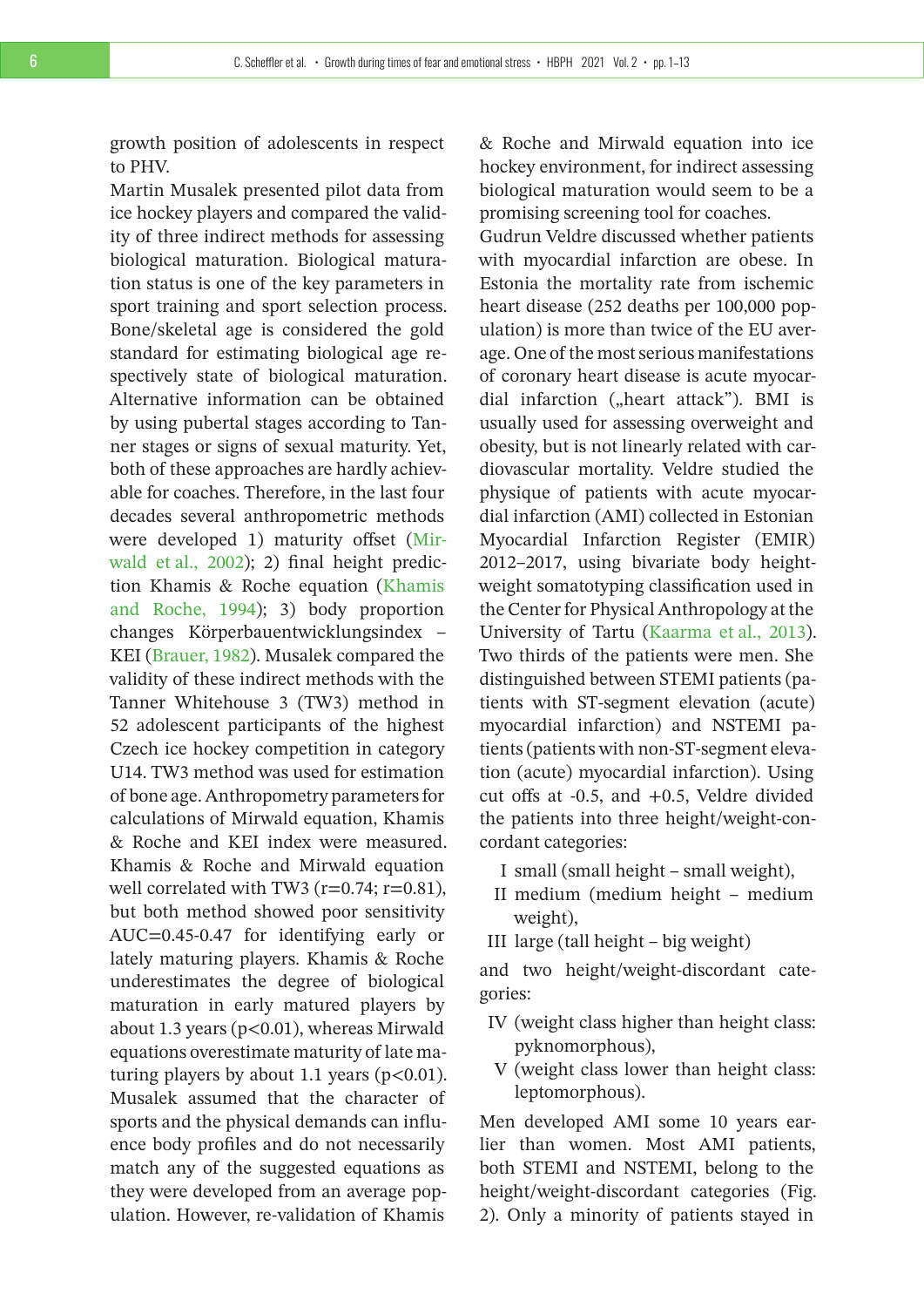

**Figure 2** Height-weight SD categories of male STEMI patients (left %, right numbers).

the medium category (medium height and medium weight). In older age groups leptomorphous body built prevailed, except in NSTEMI women. Young NSTEMI patients, both men and women, tended to be leptomorphous.

Elena Godina and her co-authors Gundegmaa Lhagvasuren and Ekaterina Permyakova presented data on rural-urban differences in growth of Mongolian children. Mongolia is the [most sparsely populated](https://en.wikipedia.org/wiki/List_of_sovereign_states_and_dependent_territories_by_population_density) country in the world, with a population of around 3 million people, with some 50% living in the city of Ulaanbaatar. Data were collected in a nation wide survey of 2,547 urban (predominantly from Ulaanbaatar) and 4,595 rural (from central and southern regions) children and adolescents aged 8–17 years, with information on anthropometric traits, some functional characteristics, physical fitness tests, measured according to standard protocol [\(Bounak, 1941\)](#page-11-1) under the observance of bioethical rules. Urban schoolchildren of both sexes, but predominantly the girls, were developmentally accelerated compared with their rural peers. The results disagree with earlier studies and indicate that urbanization has a strong impact on physical development of children and adolescents. Greater handgrip strength was recorded in rural boys only at early ages. Handgrip strength is generally

greater in urban adolescents (especially after puberty) and can be interpreted from the point of view of socio-economic differences that provide easier accessibility of sports and fitness clubs in the capital. This trend is particularly expressed in girls: urban girls are stronger than their rural counterparts at all age groups. Though in the previous studies rural children and adolescents were considered as more physically developed, in recent years this trend has changed to the opposite as observed in the children of Arkhangelsk, Northern Russia [\(Godina et al., 2017\)](#page-12-9). In spite of the well-known facts of stronger ecosensitivity of boys, the differences were much stronger for the girls. This was explained by different gender roles and different attitudes towards boys' and girls' upbringing in rural and urban families. In one of the latest studies, strong gender inequality for health and well-being in the first two decades of life was found in many different populations in the South Asia and Pacific region [\(Kennedy et al., 2020\)](#page-12-10). Another interesting subject for future discussion would be comparison of rural-urban and secular changes, so to say, trends along spatial and temporal axes, where rural areas could be also considered as kept behind in time. Sylvia Kirchengast reported on pregnancy

in corona times. The COVID-19 pandemic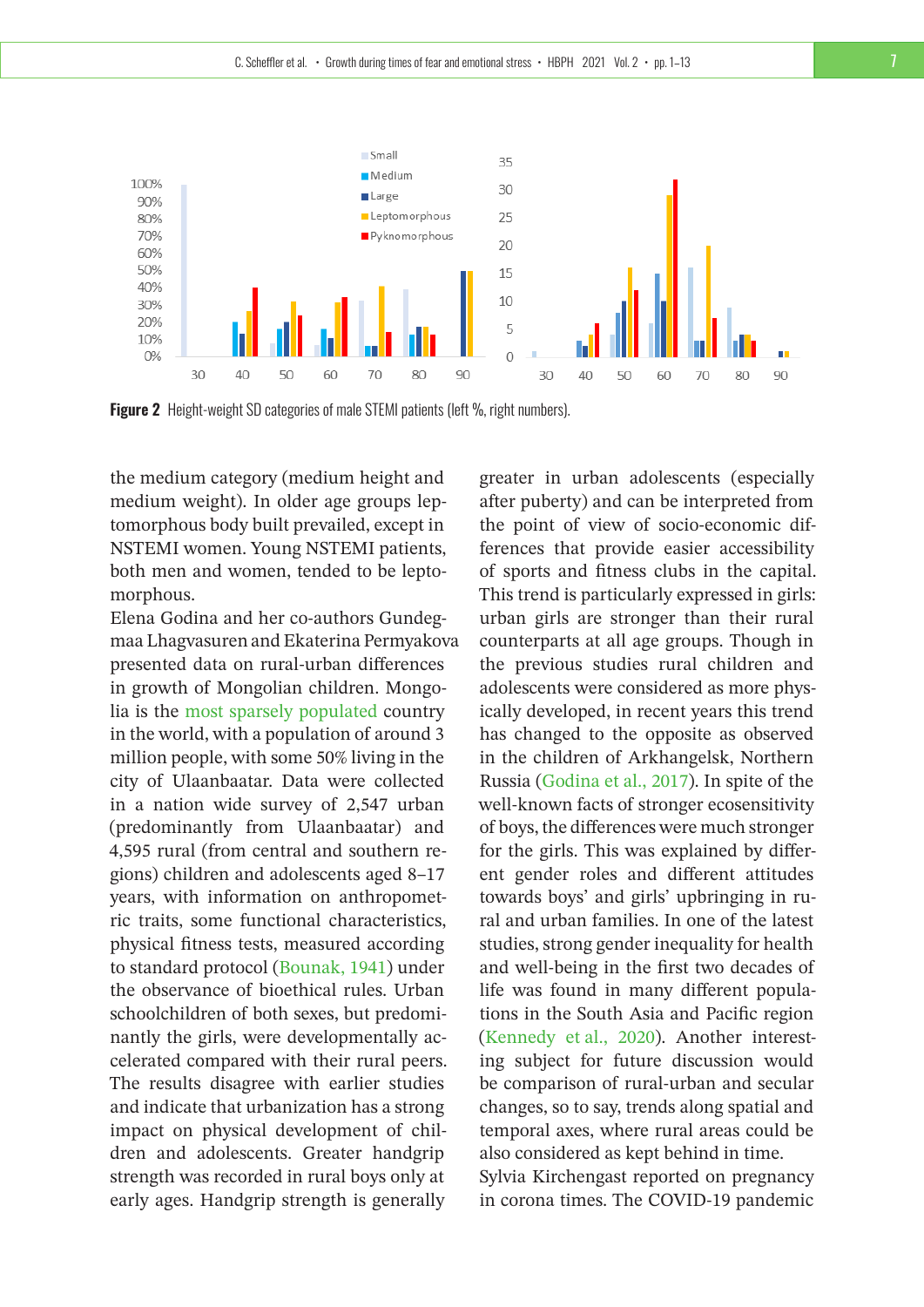represents a major stress factor for noninfected pregnant women. Although maternal stress during pregnancy increases the risk of preterm birth and intrauterine growth restriction, an increasing number of studies yielded no negative effects of COVID-19 lockdowns on pregnancy outcome. The presented study focused on pregnancy outcome during the first COVID-19 lockdown phase in Austria. In particular, the effects of the national lockdown on birth weight, low birth weight rate and preterm birth rate were analyzed. In a retrospective medical record-based study, the outcome of 669 singleton live births in Vienna Austria during the lockdown phase between March and July 2020 were compared with the pregnancy outcome of 277 live birth at the same hospital during the pre-lockdown months January and February 2020. The rate of low gestational age  $\left($  <37<sup>th</sup> gestational week) was slightly higher during the lockdown phase. Mean birth weight was significantly higher during the lockdown phase (3293g vs. 3372g), the rates of low birth weight (<2500g) was significantly lower (6.8% vs.6.6%) during the lockdown phase. Maternal gestational weight gain was significantly higher during the lockdown phase. The stressful lockdown phase in Austria had no negative affect on gestational length and newborn weight among non-infected mothers.

The association between bivariate variables is not necessarily homogeneous throughout the whole range of the variables. Rebekka Mumm presented a new technique to describe inhomogeneity in the association of bivariate variables. She considered the correlation of two normally distributed random variables. The 45° diagonal through the origin of coordinates represents the line, on which all points would lie if the two variables completely agreed. If the two variables do not completely agree, the points will scatter on both sides of the diagonal and form a cloud. For each point

she calculated the Euclidian distance to the diagonal. The bandwidth of the scattered points along both sides of the 45° diagonal is directly related to the bivariate correlation coefficient. When rotating the coordinate system clockwise by 45°, the *"global standard deviation"* of all points along the former diagonal directly relates to the coefficient of correlation between the two variables. Mumm exemplifies this technique by reanalyzing data on body mass index (BMI) and hip circumference (HC) in a large population of 6,313 healthy East German adults aged 18 to 70 years. Calculating moving averages of the standard deviation along the former diagonal resulted in *"locally structured standard deviations"*, and in turn reflected the pattern of *"locally structured correlations (LSC)".* LSC highlight the inhomogeneity of bivariate correlations and identify regions where the predictive power of this correlation increases or decreases.

Detlef Groth presented a new statistical approach labeled as "St. Nicolas House Analysis" (SNHA) [\(Hermanussen et al., 2021b\)](#page-12-11) for detecting and visualizing extensive interactions among variables, and discussed practical applications of this method. The algorithm ranks absolute bivariate correlation coefficients in descending order according to magnitude and creates hierarchical "association chains" defined by sequences where reversing start and end point does not alter the ordering of elements. The algorithm detects the longest chains where this order is present, stops searching when only three nodes remain, and constructs undirected graphs from all chains. The graphs are used to characterize dependence structures of interacting variables. He highlighted major advantages in that the algorithm shows the major relations among the data, does not require setting thresholding, is not sensitive to outliers, and is especially suited for secondary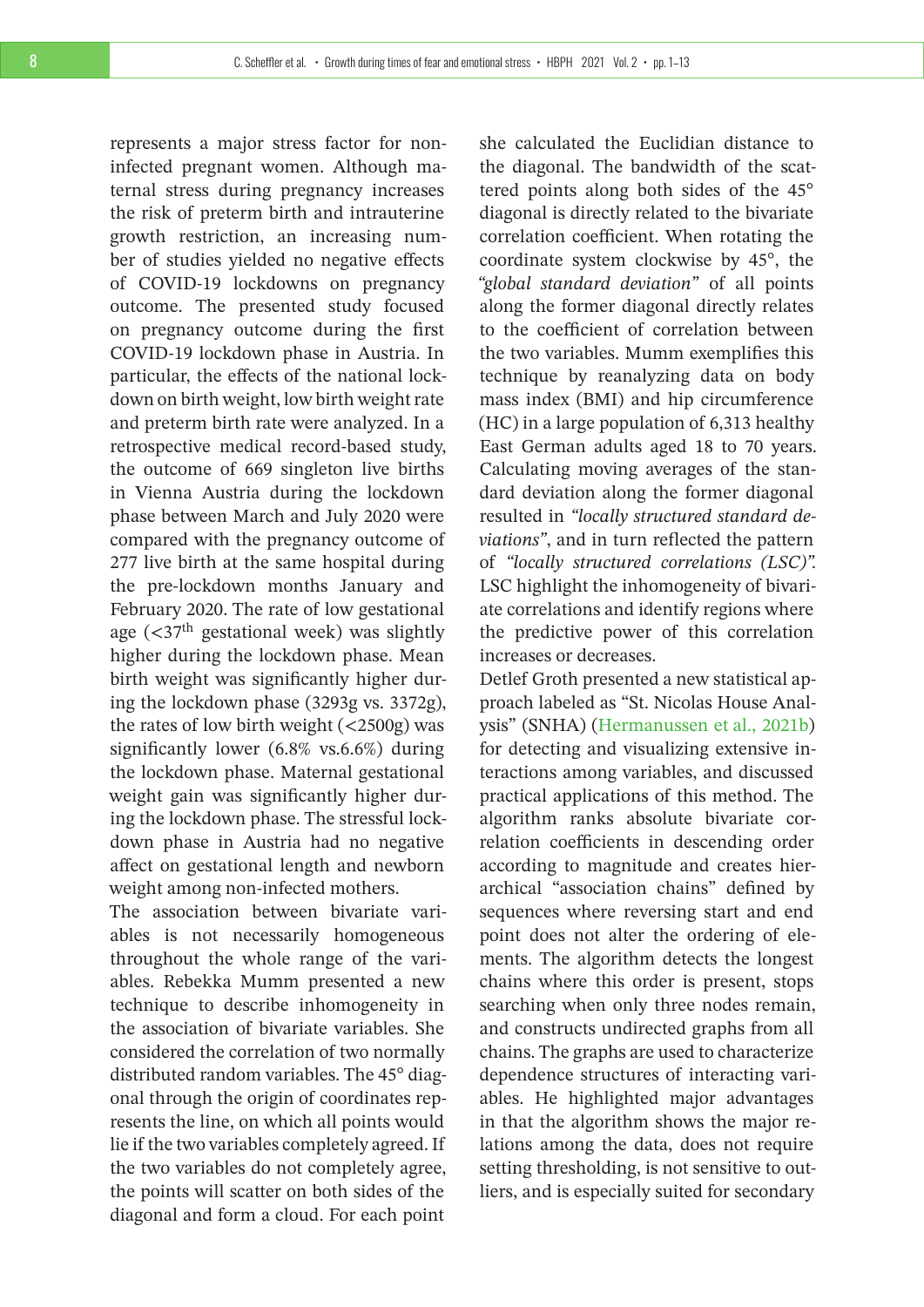data analysis as only aggregate information, such as correlations matrices, are required. Macro- and micro-economic conditions may significantly challenge human growth and development. Janina Tutkuviene, Egle Marija Jakimaviciene and Ruta Morkuniene presented data on newborn birth weight, preterm births and stillbirths in relation to global macroeconomic shocks and microeconomic deprivations between 1995 and 2018 with particular emphasis on two periods: the Russian financial crisis, which became more pronounced in Lithuania in 1997–2002, and the global financial crisis, which occurred in Lithuania a few years later than worldwide (around 2009–2011 period). The authors analyzed changes in birth weight, as well as the incidence of low birthweight (LBW), prematurity and stillbirths in Lithuania. Data were obtained from the Lithuanian Birth Register during the period 1995–2018 (N  $= 751,392$ , including 30,664 LBW infants, 33,943 premature infants of the 22–36 gestational week, and 3,886 stillbirths). During these two economic shocks birth weight of Lithuanian newborns decreased slightly, however, significantly  $(p<0.001)$ . Changes of birthweight were more pronounced in less educated mothers. Trends in LBW and stillbirth appeared unrelated to the economic conditions, especially during the second economic crisis (probably, due to substantial governmental support), but higher numbers of stillbirths were associated with low maternal education and unmarried status.

Christiane Scheffler and Michael Hermanussen [\(Scheffler et al., 2021\)](#page-12-12) discussed stunting as a synonym of social disadvantage and poor parental education. Among 723 (boys  $N = 369$ , girls  $N = 364$ ) urban schoolchildren, aged 5.83 to 13.83 years from three non-private and private schools with different social background, Kupang, Indonesia, the prevalence of stunting was between 8.5% and 46.8%. Clinical signs of

under- or malnutrition were absent even in the most underprivileged children. Underprivileged children are physically fitter than the wealthy. Maternal education interacted with height in affluent  $(r = 0.20, p$ < 0.01) and in underprivileged children (r  $= 0.20$ ,  $p < 0.01$ ). The shortness of socialeconomic-political-emotional (SEPE) [\(Bo](#page-11-2)[gin, 2021\)](#page-11-2) disadvantaged children was not associated with anthropometric and clinical signs of malnutrition, nor with delay in physical development. Stunting is a complex phenomenon and may be considered a synonym of social disadvantage and poor parental education.

Sonja Böker [\(Boeker et al., 2021\)](#page-11-3) presented subjective measures of self-confidence obtained from the same sample of Indonesian school children. The Subjective Social Status is most commonly assessed with the MacArthur Scale (Ladder Test [\[Adler](#page-11-4) [and Stewart, 2007\]](#page-11-4)). Previous studies have shown that this test fits better in western cultures [\(Amir et al., 2019\)](#page-11-5). The idea of a social ladder itself and ranking oneself "higher" or "lower" is a concept that accords to Western thinking. Sonja Böker hypothesized that in a culture where only the elites have adapted to a Western lifestyle, the accuracy of this test will improve in the upper social strata. She also expected sex differences in self-perception and showed that Ladder Test results according to Western expectations could only be shown for private school children. The plausibility of the test increased with age ( $p = 0.04$ ). Ladder Test results were best explained by father's education for non-private school pupils ( $p = 0.01$ ) and all boys ( $p = 0.04$ ), by educational achievement for the private school cohort ( $p = 0.06$ ) and by economic wealth (Household Score) for girls  $(p = 0.09)$ . This finding indicated that the concept of social movement, i.e. "climbing" up or down on a social ladder, rather reflects Western ideas of social structures and is not evident in lower and middle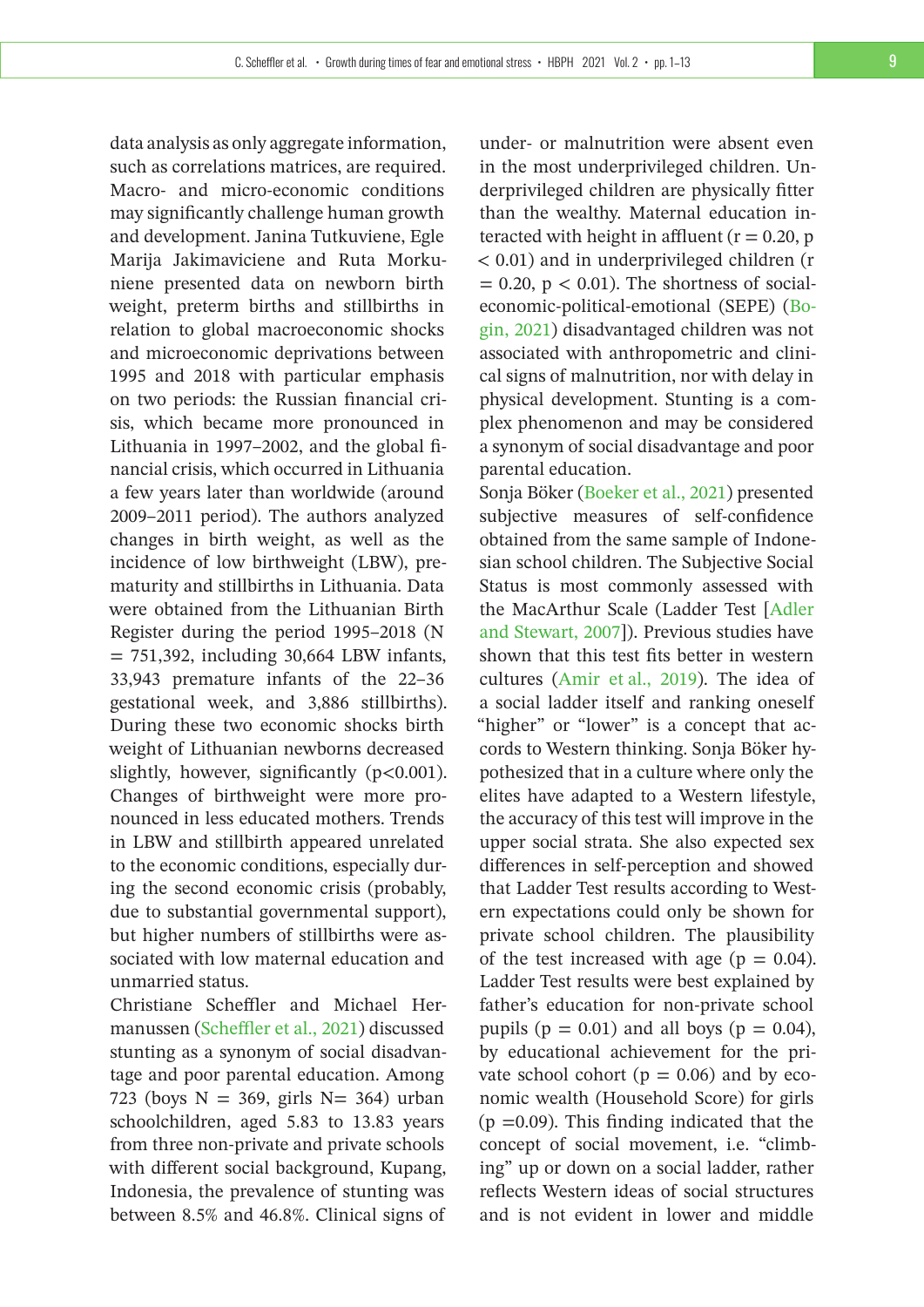class Indonesian school children. Self-perception is influenced by culture.

Başak Koca Özer studied the associations between overweight and obesity, peer relationship, and nutritional and physical activity behaviors among Turkish adolescents. Obesity is considered both as the socially accepted norm values in a society and as the exceeding of the upper limits accepted depending on the body height and frame structure of the individual's body weight. A cross-sectional study was conducted in 402 adolescents (171 boys and 231 girls) aged between 12 and 17 years from public secondary and high schools in Ankara. Data on height, weight, BMI, and body fat using bio-impedance analyses were obtained, and detailed information on adolescents' behavior (Peer Relationship Scale with four sub-scales of commitment, trust and identification, selfdisclosure, and loyalty), diet (24h recall dietary questionnaire), physical activity, selfreported weight, parental attitudes, and socio-economic circumstances. BMI was evaluated using IOTF cut-offs by age and sex, and simple mediation analyses were performed using ordinary least squares path analysis by the PROCESS macro for SPSS. Thinness was more prominent in girls (9.5%), as well as overweight (19%) whereas obesity was higher in boys (8.8%). Total body fat percent was higher in girls in different weight groups (thin/normal and overweight/obese weight categories) (p<0.001). The Peer Relationship Scale and commitment, self-disclosure, and loyalty sub-scales were found to be statistically significant between sexes  $(p<0.001)$ , girls tend to have higher scores except for the loyalty sub-scale. Self-reported and actual weight differences were significant in both sexes (p<0.001), and among IOTF weight groups overweight girls tend to report their weight approximately 2 kg lower than their actual weight, wherein obese more than 5 kg. In conclusion, the mediation analysis showed that fat percent, self-reported weight difference, and BMI were significant predictors of Peer Relationship Score where fat percent partially mediated the relationship between Peer Relationship Scale and BMI, and full mediation effect of self-reported weight difference was also significant. The relation of the high level of fat accumulation and overweight/obesity with Peer Relationship Scores and its subdomains should be carefully monitored in adolescents.

Bárbara Navazo analyzed if the expression of sexual dimorphism in preadolescent and adolescent school children, residents in different neighbourhoods of Puerto Madryn, northeast Patagonian region (Argentina) [\(Navazo et al., 2020, 2019\),](#page-12-2) may be modified by socio-environmental conditions. Weight, height, elbow breadth, and bicipital, tricipital, suprailiac and subscapular skinfolds were measured in 2,731 school children, aged 6 to 14, grouped into two categories: preadolescents and adolescents. Frame Index was calculated to estimate skeletal robustness, Subscapular / Tricipital Index to determine centralized disposition of adiposity, and the sum of the four skinfolds to estimate fat mass and lean mass. The socio-environmental conditions of residence were studied using a questionnaire that included indoor and outdoor housing conditions, and supplementary income. They were analysed using categorical Principal Component Analysis (cat-PCA). According to the first component of the cat-PCA, the sample was divided into two groups, one with positive values that included the school children whose families presented better socio-environmental conditions and another with negative values that belong to the families who lived in a context with worse conditions. The better socio-environmental conditions favour growth although in a different way. In preadolescence, sexual comparison showed that boys had, ap-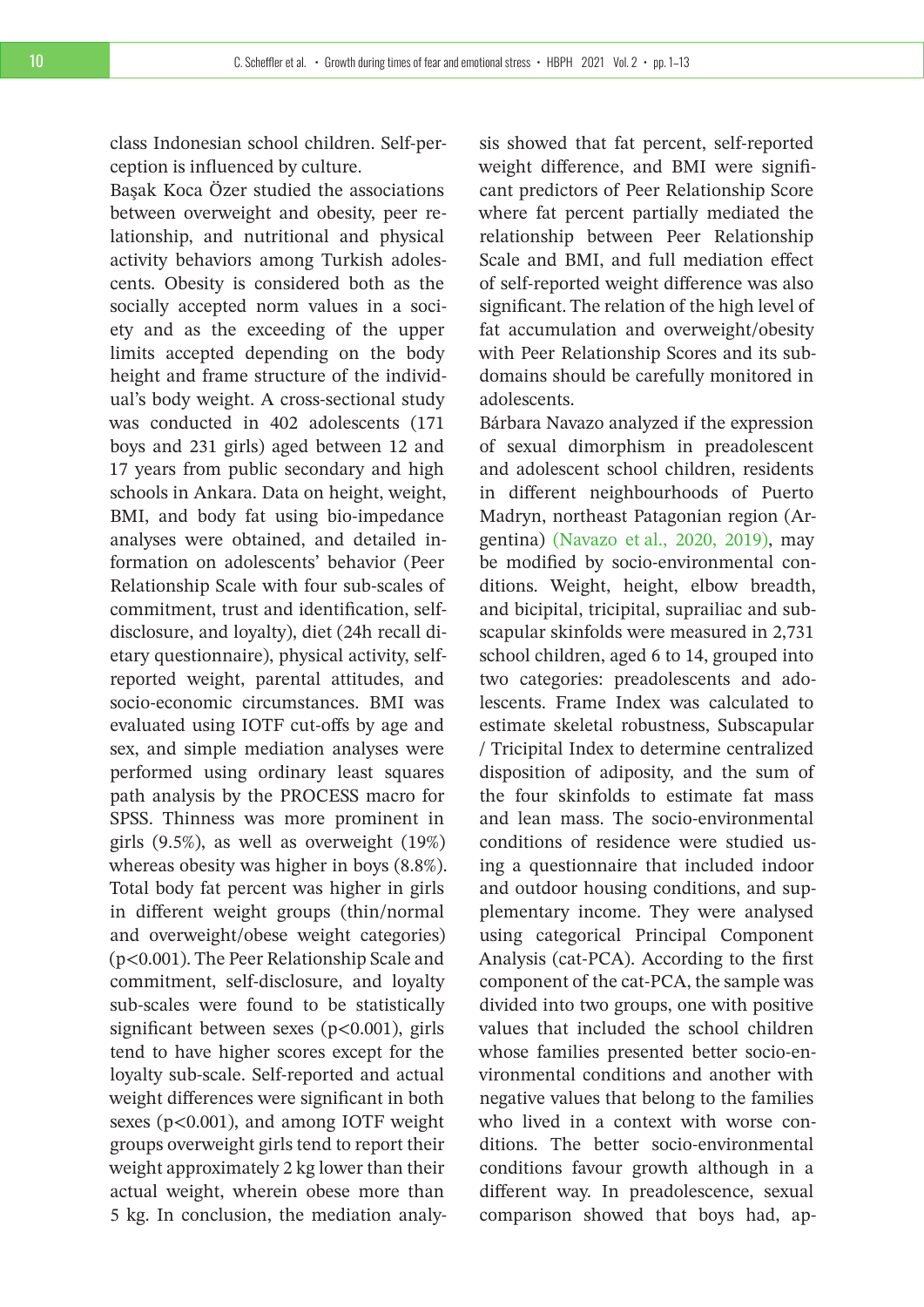

Figure 3 Females show growth differences in femur length-for-age z-scores, particularly as age increases, while males do not.

proximately, 2% of increment in skeletal robustness and girls 4% of more centralized disposition of adiposity. In adolescent, boys increased in height (0.5%) and in lean mass (3%), and girls in fat mass (4%). The adolescent girls who lived in worse socioenvironmental conditions had an increase of 8% in centralized disposition of adiposity. This could be explained by the quality of the diet that they have access to, compounded by a high proportion of refined fats and carbohydrate. This study evidence that sexual dimorphism varies depending on age and living conditions of residence: the better socio-environmental conditions of residence and the increasing age, enlarged the differences between sexes; boys are taller and more robust and muscular; and girls have a greater development of fat mass, mainly distributed in the trunk. The magnitude of sexual dimorphism decreases, in general, in the worse socioenvironmental conditions, and does not appear in height and lean mass.

Laure Spake reported on the age and sex variation in growth differences between survivors and non-survivors in childhood and discussed potential implications for the study of growth in past populations. Based on the theoretical concept popularized by *The Osteological Paradox* [\(Wood](#page-12-13) [et al., 1992\)](#page-12-13), there may be physiological and morphological difference between those who die and those who survive (biological mortality bias). The goal of this research was to evaluate whether mortality samples reflect the growth of the overall population. Spake compared modern data from post-mortem institutes reflecting natural deaths (non-survivors) with accidental deaths (survivors), to explore the bias over age and sex, and to reflect on how this may impact archaeological studies. CT scans of 207 contemporary children were taken between 2011 and 2017, and collected from two post-mortem institutions (USA and Australia) considering accidental (survivors) versus natural deaths (non-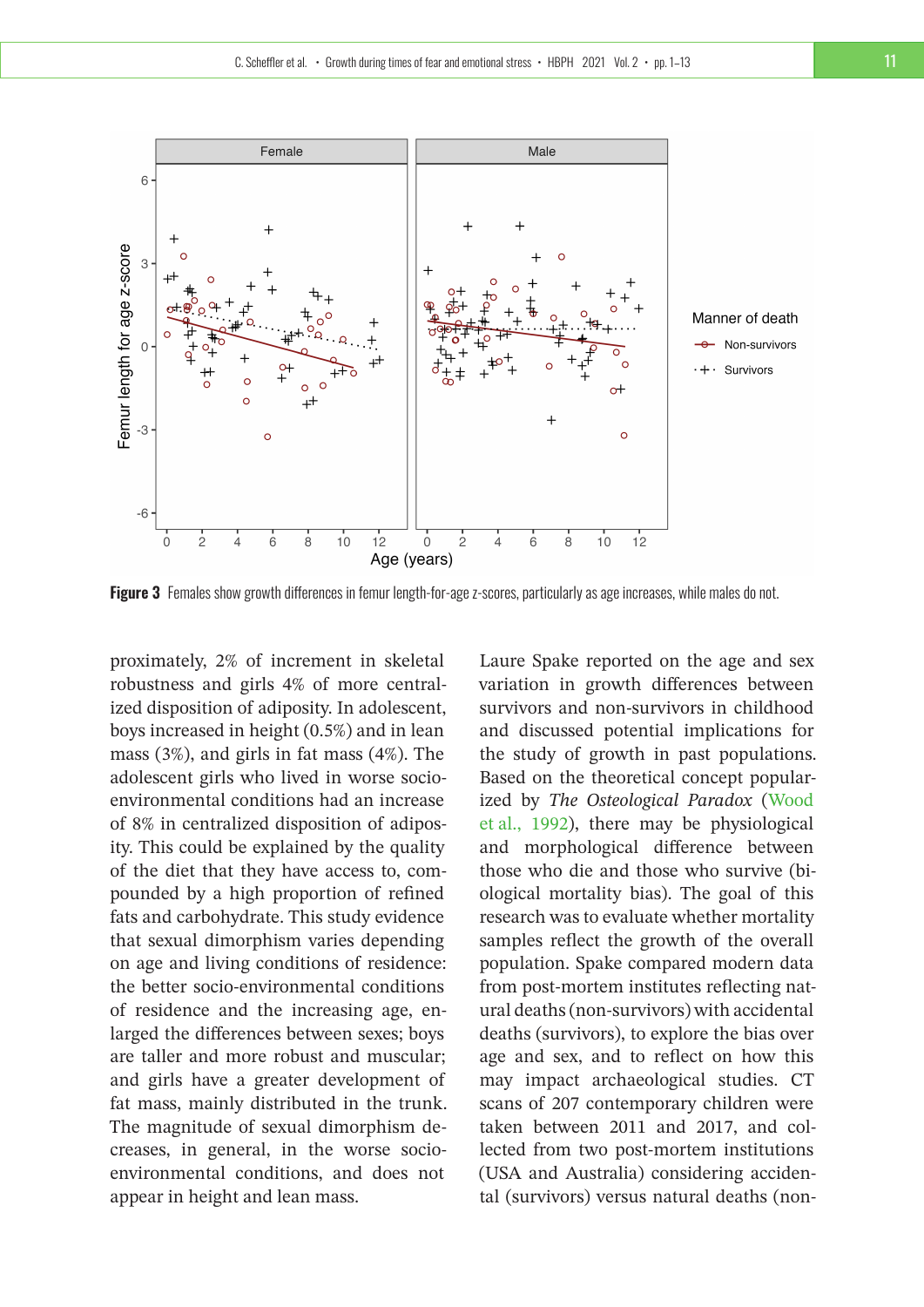survivors). Non-survivors were selected to match causes of death that would have been present in past populations. Lengths of 6 long bones were determined, and z-scores were used to compare survivors and non-survivors. Below age 3 years, no consistent difference was found except for infants below age 6 months. At ages above 3 years, females showed length bias, but boys did not. The female bias was found to be robust, and represented up to ∼20 months of growth. This research suggests that biological mortality bias in growth affects skeletal samples, particularly when studying older girls (figure 3). In such instances, skeletal samples may over-represent growth stunting of past populations. Slawomir Koziel reported on the neuromotor development of N=837 Indian schoolchildren of both sexes between 7 and 10 years who experienced maternal stress during prenatal or early postnatal life due to the cyclone Aila in May 2009. The group was compared with a control group of children from corresponding neighbouring areas that were not affected by the natural disaster. Anthropometric data and sociodemographic characteristics were collected and the children performed the Bruininks-Oseretsky Test of Motor proficiency 2nd Edition Brief Form (BOT-2) [\(Venetsanou](#page-12-14) [et al., 2007\)](#page-12-14). The test assesses neuromotor skills such as fine motor precision, fine motor integrity, manual dexterity, bilateral coordination, balance, speed agility, upper limb coordination, and strength. Twoway analysis of variance (ANOVA) with a generalized linear model (GLM) was implemented to compare results of BOT-2 between children from Aila-groups and the control group. This study showed that the being exposed to Aila had a significant effect almost on all neuromotor skills (p<0.001). Yet, the strength of this effect depended on sex and on the interaction between sex and being exposed  $(p<0.001)$ . In general, children who were prenatally

exposed to Aila showed lower values in neuromotor skills. Prenatal maternal stress and postnatal stress caused by exposure to a natural disaster appear to seriously impair child motor development. Prenatal exposure seems to be more detrimental than postnatal exposure. Koziel suggested supporting children who were pre- and postnatally exposed to a natural disaster, by special programs for compensating the delay in motor development.

## **Acknowledgements**

The authors gratefully acknowledge support by Ferring pharmaceuticals, Kiel, Germany.

# **References**

<span id="page-11-4"></span>Adler, N./Stewart, J. (2007). The MacArthur scale of subjective social status, in: Psychosocial Notebook. MacArthur Research Network on SES & Health, San Francisco.

<span id="page-11-5"></span>Amir, D./Valeggia, C./Srinivasan, M./Sugiyama, L.S./Dunham, Y. (2019). Measuring subjective social status in children of diverse societies. PloS One 14, e0226550. [https://doi.org/10.1371/journal.pone.0226550.](https://doi.org/10.1371/journal.pone.0226550)

<span id="page-11-3"></span>Boeker, S./Hermanussen, M./Scheffler, C. (2021). Westernization of self-perception in modern affluent Indonesian school children. Human Biology and Public Health 1. [https://doi.org/10.52905/hbph.v1.4.](https://doi.org/10.52905/hbph.v1.4)

<span id="page-11-2"></span>Bogin, B. (2021). Social-Economic-Political-Emotional (SEPE) factors regulate human growth. Human Biology and Public Health 1. [https://doi.org/10.52905/hbph.v1.10.](https://doi.org/10.52905/hbph.v1.10)

<span id="page-11-1"></span>Bounak, V. (1941). Anthropometry. Pedagogical Literature Publishers, Moscow, Russia.

<span id="page-11-0"></span>Brauer, B.M. (1982). Die Bestimmung des biologischen Alters in der Sport und jugendärztlichen Praxis mit neuen anthropometrischen Methoden [Determination of biological age in sport medicine and pediatrics by means of a new anthropometric method]. Ärztliche Jugendkunde 73, 94–100.